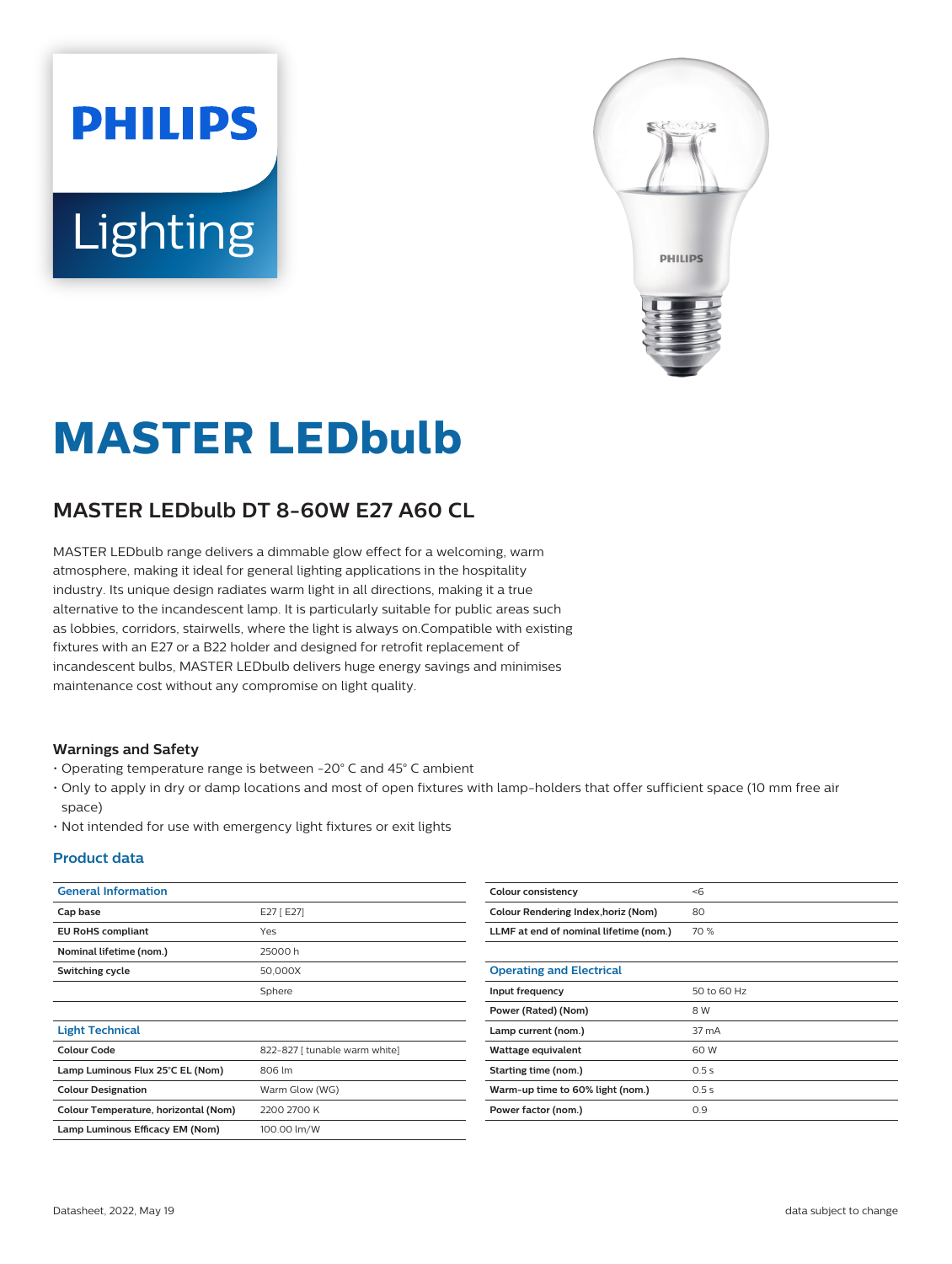### **MASTER LEDbulb**

| Voltage (Nom)                   | 220-240 V                  |  |
|---------------------------------|----------------------------|--|
|                                 |                            |  |
| <b>Temperature</b>              |                            |  |
| T-Case maximum (nom.)           | 80 °C                      |  |
|                                 |                            |  |
| <b>Controls and Dimming</b>     |                            |  |
| Dimmable                        | Only with specific dimmers |  |
|                                 |                            |  |
| <b>Mechanical and Housing</b>   |                            |  |
| <b>Lamp Finish</b>              | Clear                      |  |
| <b>Bulb shape</b>               | A60 [ A 60mm]              |  |
|                                 |                            |  |
| <b>Approval and Application</b> |                            |  |
| <b>Energy Efficiency Class</b>  | F                          |  |

| Energy consumption kWh/1,000 hours | 8 kWh                              |
|------------------------------------|------------------------------------|
|                                    | 614865                             |
|                                    |                                    |
| <b>Product Data</b>                |                                    |
| Full product code                  | 871951430634900                    |
| Order product name                 | MASTER LEDbulb DT 8-60W E27 A60 CL |
| EAN/UPC - product                  | 8719514306349                      |
| Order code                         | 929002490232                       |
| SAP numerator - quantity per pack  |                                    |
| Numerator – packs per outer box    | 10                                 |
| <b>SAP</b> material                | 929002490232                       |
| SAP net weight (piece)             | 0.076 kg                           |

#### **Dimensional drawing**



**Product D C** MASTER LEDbulb DT 8-60W E27 A60 CL 60.5 mm 110 mm

**MASTER LEDbulb DT 8-60W E27 A60 CL**

#### **Photometric data**



CalcuLuX Photometrics 4.5 Philips Lighting B.V. Page: 1/1



**LEDbulb MAS SLR1 8W A60 E27 827 CL-GUL**

#### **LEDbulb MAS SLR1 A60 8W E27 827 CL-LDD**